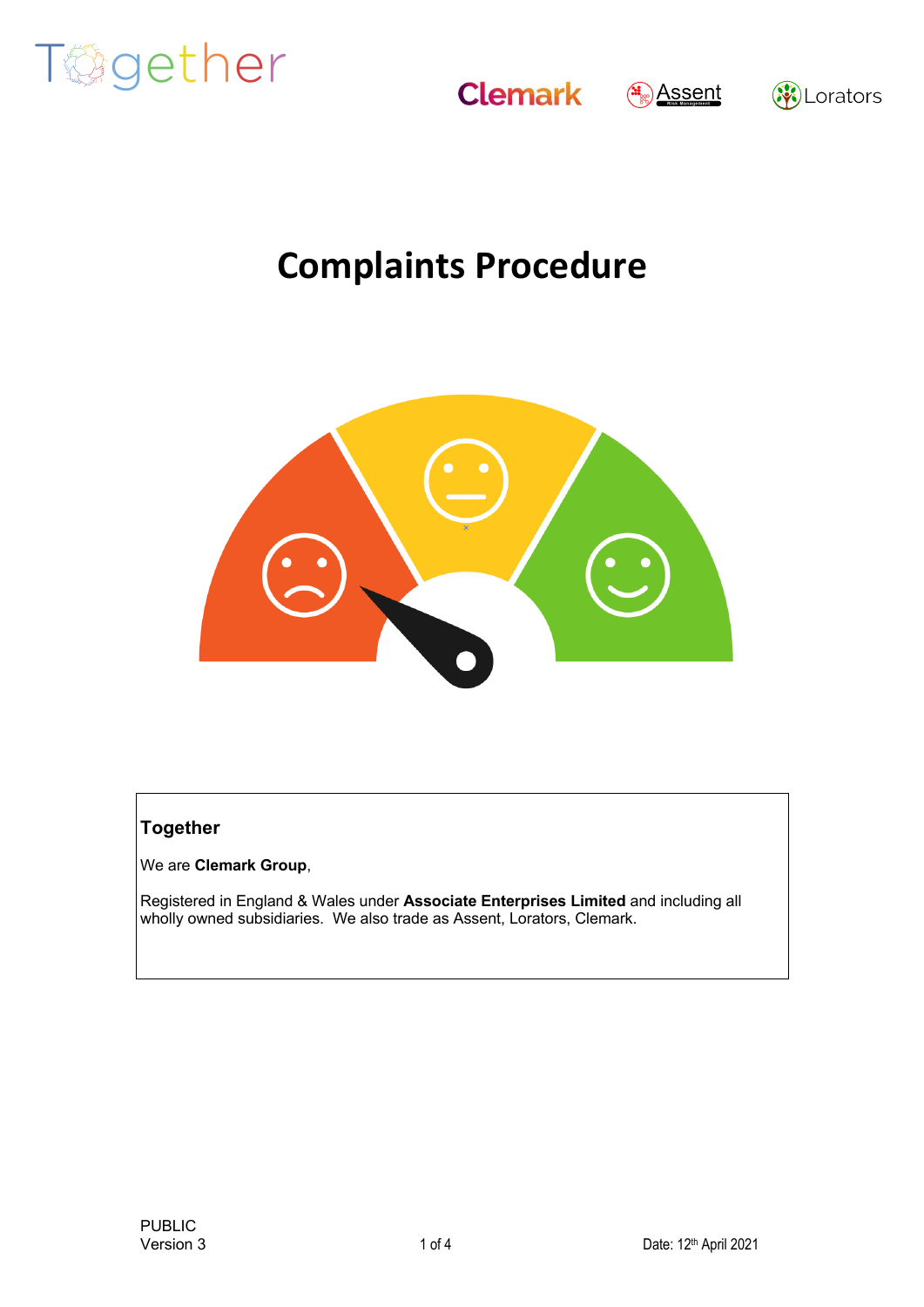



$$
\bigcirc \hspace{-1.5mm} \bigr) \text{Assent}
$$



#### **Statement**

At Assent our customers are the heart of our business. We aim to provide the best customer service possible, and to ensure that all our customers feel they have a good relationship with us.

However, we know that even though our intentions are sincere, things don't always go to plan. When something goes wrong or isn't up to the standard our customers have come to expect from us, we want to find out exactly what went wrong, what we can do to fix it, and put it right as soon as we can.

#### **Where to communicate your complaint**

All complaints and issues should be communicated via our Help Desk: https://assentuk.freshdesk.com/support/tickets/new

Alternatively, you can contact us by phone:

- Assent Campus (Head Office, based in England): 01268 799228
- Assent London City: 020 3432 2854
- Assent Wales and West: 029 2000 4623
- Assent Midlands and North: 01332 896 478

All complaint subject matters can be directed to the above lines of communication, including:

- Customer Service and General
- Incidents involving staff
- Content issues Website, printed / physical media
- Personal Data Issues (how we gather, store and use your personal information)
- Technical Issues trouble logging in (failure of username / password), unable to access service / service downtime / issues on the platform (broken links / buttons /pages / functions)
- Content issues Website, printed / physical media:
- Personal Data Issues (how we gather, store and use your personal information)
- Product Issues Digital products
- Third party issues issues with our contractors or external service providers

#### **Information to include in your complaint**

It's important to get your complaint to the right people in the first instance, so that we can put it right as soon as possible. Please ensure you include the nature of the complaint in the subject line of your communication.

When submitting a complaint regarding an auditor or consultant, please include:

- Consultant/Auditor Name.
- Date of Visit.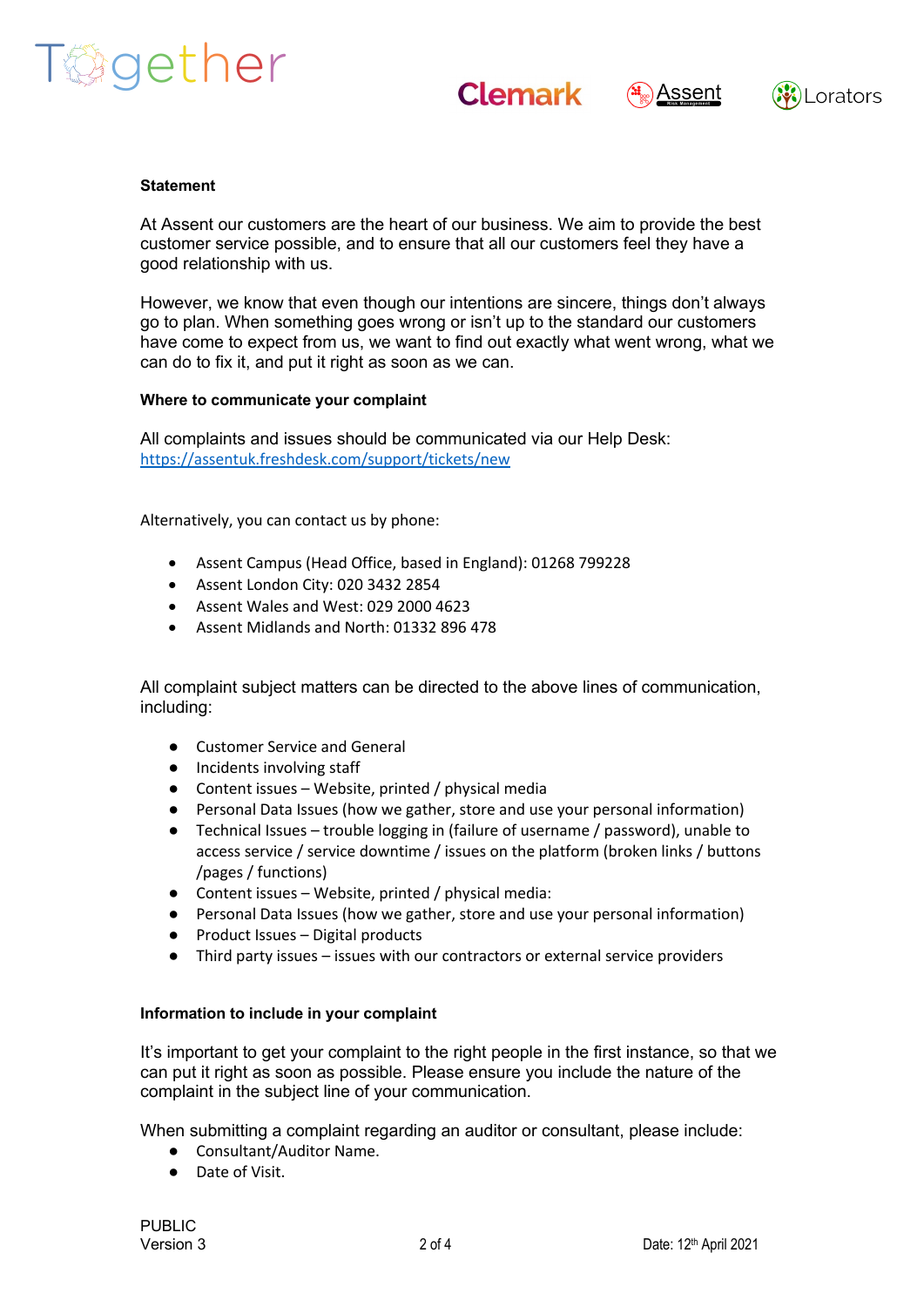# Tagether







- Details of your complaint.
- Supporting items such as documents, reports or email communication.

When submitting a complaint regarding any other member or staff, please include:

- Name of Contact (if known)
- Date & method of communication.
- Details of your complaint.
- Supporting items such as documents, reports or email communication.

When submitting a complaint about any other matter, please include:

- Details of your complaint (E.G. time, date, location, links etc).
- Supporting items such as documents, reports, screenshots, or email communication.

#### **Timescale for response**

When you've submitted your complaint by email, we'll send a response to let you know it's been received. You should receive this response within 24 hours of submitting your complaint. Please bear in mind that there may be a delay if your complaint is submitted outside of our office hours (9am-5pm, Monday to Friday, closed on bank holidays and Festive Break).

You'll then receive a personal email from one of our team acknowledging your complaint and explaining what happens next. They'll also give you a guideline for how soon you can expect to hear from them again. You should receive this communication within 48 hours of your complaint being acknowledged.

You'll be kept up-to-date as your complaint progresses, and at minimum in 10-day intervals we will let you know we're still working on a resolution.

We aim to resolve all complaints within 30 days, however some complaints will take longer than this. We'll of course keep you up-to-date with how long we expect it to take to resolve your complaint.

#### **Escalation**

If at any point you feel that the team member handling your enquiry is no longer equipped to do so, you may request that the issue be escalated to a more senior representative.

Likewise, if the team member handling your complaint feels at any time that they are not best placed to assist, they may escalate the issue to a more senior representative.

However, we ask that you give the team member assigned to your complaint every opportunity to resolve your issue before requesting escalation. **Closure of Complaint**

Once your complaint has been resolved, you will be notified in writing or by phone within 10 days of closure.